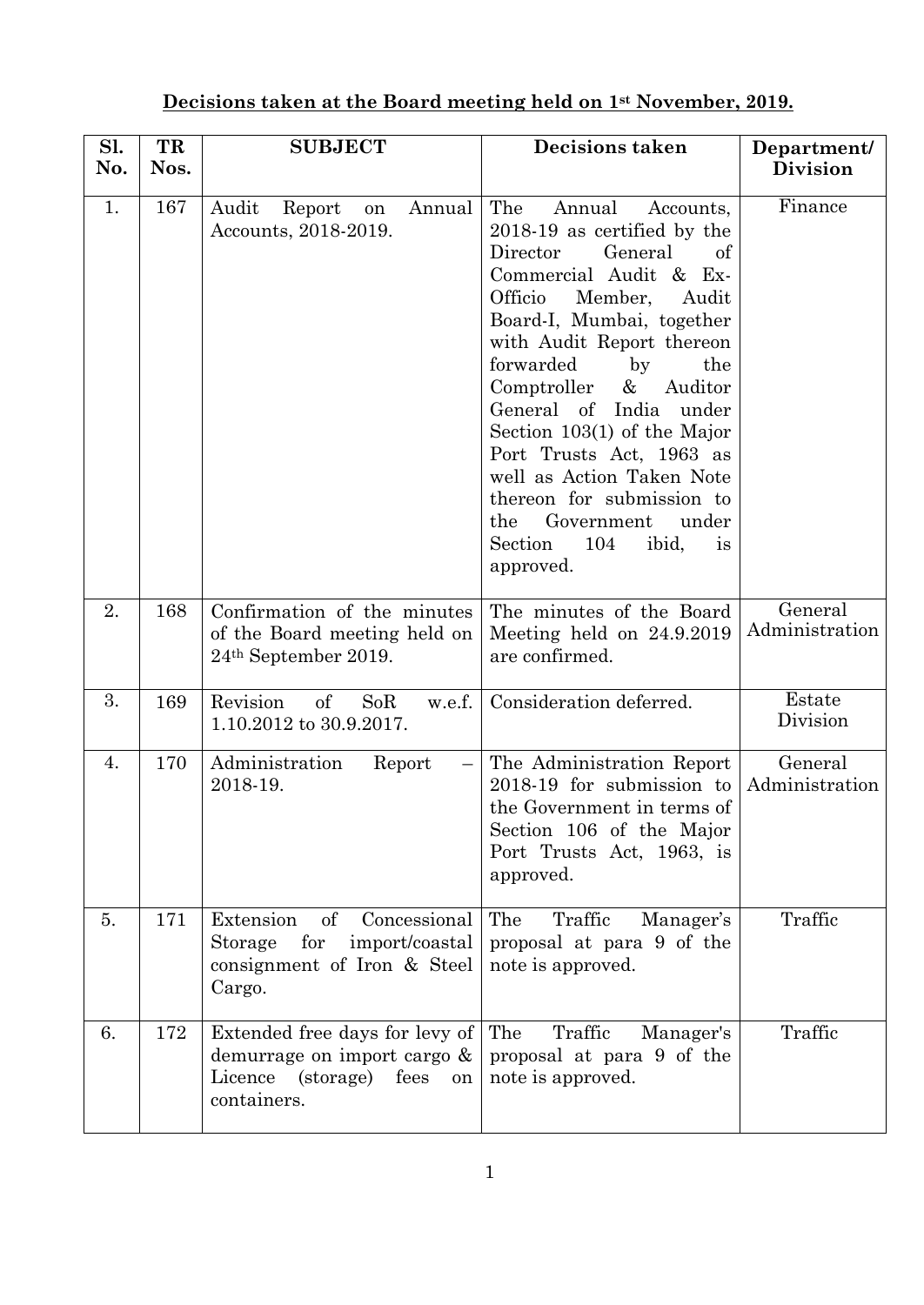| Sl.<br>No. | TR<br>Nos. | <b>SUBJECT</b>                                                                                                                                                                                                                                                                    | <b>Decisions taken</b>                                                                                                                                                                                                                                                                                                                                                                                                        | Department/<br><b>Division</b> |
|------------|------------|-----------------------------------------------------------------------------------------------------------------------------------------------------------------------------------------------------------------------------------------------------------------------------------|-------------------------------------------------------------------------------------------------------------------------------------------------------------------------------------------------------------------------------------------------------------------------------------------------------------------------------------------------------------------------------------------------------------------------------|--------------------------------|
| 7.         | 173        | Tender<br>No.TM/BDR/01/2019<br>e-Tender for licensing of area<br>admeasuring 200<br>sq.mtrs.<br>consisting of 4 plots of 50<br>sq.mtrs.each for a period of<br>three years at Lakri Bunder<br>(North) for water supply to<br>ships/crafts/barges<br>etc.<br>in<br>Mumbai Harbour. | Traffic<br>The<br>Manager's<br>proposal at para 7 of the<br>note is approved.                                                                                                                                                                                                                                                                                                                                                 | Traffic                        |
| 8.         | 174        | Allotment of office space to<br>Customs at East Wing on 4th<br>Floor, Hamallage Building in<br>lieu of present office space at<br>2nd Floor, P & V Docks,<br>Traffic Office Building.                                                                                             | Approval is accorded to<br>(i)<br>shift<br>the<br>Customs<br>office<br>Hamallage<br>$\mathbf{t}$<br>Building,<br>(ii)<br>As<br>regards,<br>75%<br>concession in the rent,<br>matter will be<br>the<br>decided in due course<br>in consultation<br>with<br>MoS.<br>In<br>the<br>meanwhile,<br>considering the huge<br>outstanding, Customs<br>may clear at least 25%<br>$\mathrm{of}$<br>the<br>total<br>bill,<br>immediately. | Traffic                        |
| 9.         | 175        | Disciplinary Action against<br>Shri Pitambar B. Singh, ex-<br>Winch Driver, Wage No.548,<br>Regd.No.10011, OBL, MbPT<br>(Retired from the services of<br>MbPT w.e.f. 1.8.2015) under<br>Regulation 8 of MbPT Pension<br>Regulations - Issuing of Show<br>Cause Memo.              | Approval is accorded to -<br>(i)<br>recover an amount of<br>₹30,000<br>from<br>the<br>monthly<br>pension<br>amount paid to Shri<br>Pitambar<br>B.<br>Singh,<br>Ex-Ship<br>Crane<br>Operator, OBL,<br>in<br>three<br>equal<br>instalments of $\bar{x}$ 10,000<br>per month.<br>issue modified Show<br>(ii)<br>Cause Memo to Shri<br>Pitambar B. Singh.                                                                         |                                |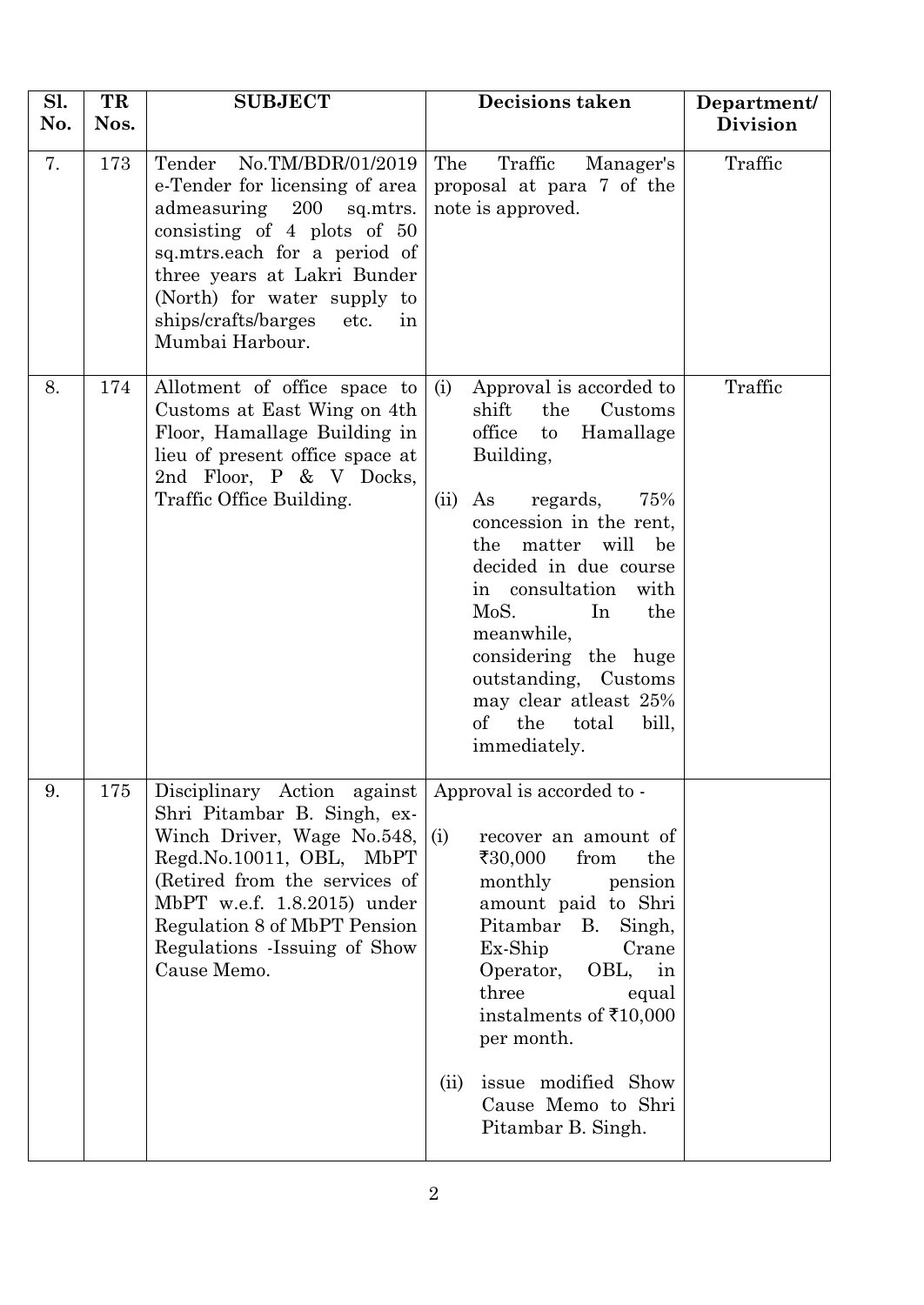| Sl.<br>No. | TR<br>Nos. | <b>SUBJECT</b>                                                                                                                                                                          | <b>Decisions taken</b>                                                                                                                                                                                                                                                                                                                                                                                                                                                | Department/<br>Division |
|------------|------------|-----------------------------------------------------------------------------------------------------------------------------------------------------------------------------------------|-----------------------------------------------------------------------------------------------------------------------------------------------------------------------------------------------------------------------------------------------------------------------------------------------------------------------------------------------------------------------------------------------------------------------------------------------------------------------|-------------------------|
| 10.        | 176        | of<br>Revision<br>$\sigma$<br>Extension<br>concessional composite box<br>Rate for handling of container<br>at CFS/Docks in view of<br>revised Scale of Rates (SOR)<br>w.e.f. 3.10.2019. | The<br>Traffic<br>Manager's<br>proposal at para 5 of the<br>note is approved.                                                                                                                                                                                                                                                                                                                                                                                         | Traffic                 |
| 11.        | 177        | holiday<br>Declaration<br>of<br>on<br>21.10.2019<br>$\sigma f$<br><b>on</b><br>account<br>General Assembly Elections,<br>2019 in Maharashtra.                                           | is<br>Ex-post-facto sanction<br>accorded<br>to<br>treat<br>21.10.2019<br>closed<br>as<br>a<br>holiday for the purpose of<br>Docks Bye Law No.118.                                                                                                                                                                                                                                                                                                                     | <b>HR</b> Division      |
| 12.        | 178        | Amendment to the RRs for<br>the post of<br>Sr. PS to<br>Chairman in the scale of pay<br>of ₹24900-50500 (pre-revised<br>₹13000-18250).                                                  | Sanction is accorded to the<br>proposed amendment in the<br>respective RRs of Sr. PS to<br>Chairman as set out at<br>$\rm II$<br>under<br>Annexure<br>Regulation 5 of the Mumbai<br>Port<br>Trust<br>Employees<br>(Recruitment, Seniority $\&$<br>Promotion)<br>Regulations,<br>2010 read with Section 28<br>of the Major Port Trusts<br>1963, subject<br>Act<br>to<br>sanction of the Government<br>under Section $124(1)$ ibid.                                     | <b>HR</b> Division      |
| 13.        | 179        | Painting of Oil Pipelines,<br>Service Lines at OPL, MOT-<br>JD and Fire Fighting Lines<br>including Supports at OPL,<br>MOT-JD and Pir Pau.                                             | Approval is accorded to -<br>(i)<br>constitute<br>a<br>Committee comprising<br>of<br>the<br>Chairman,<br>Deputy<br>Chairman,<br>Shri D.K. Singh and<br>Shri Manoj Kedia to<br>examine the proposal<br>and take a decision in<br>the matter.<br>Submission<br>(ii)<br>of<br>detailed Report by the<br>Chief<br>Mechanical<br>Engineer on the views<br>of concerned officers of<br>Navy and Railways<br>the<br>about<br>new<br>technology painting to<br>the Committee. | <b>MEED</b>             |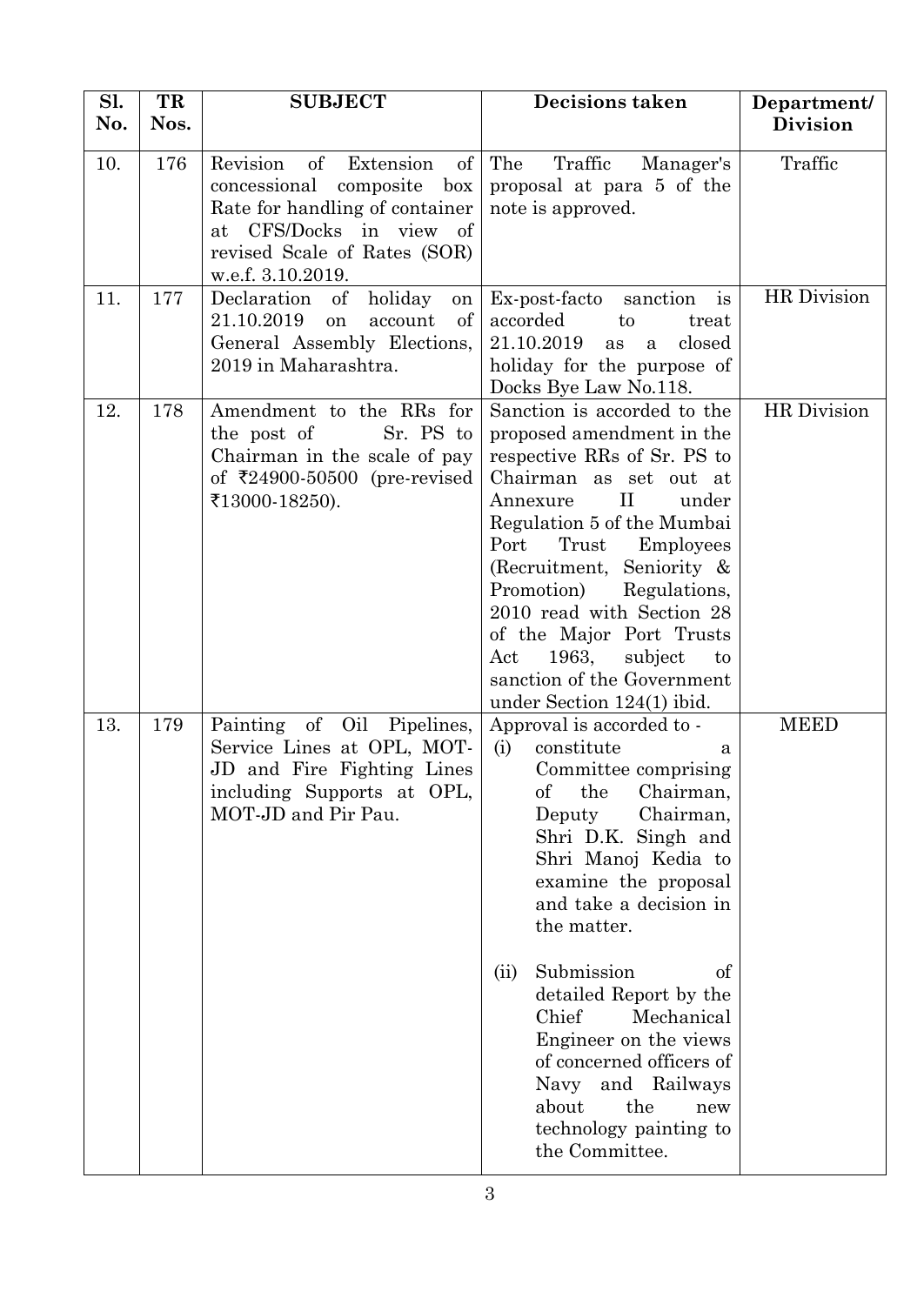| Sl. | TR   | <b>SUBJECT</b>                                                                                                                                                                                                                                                                                                                                                                                                                  | <b>Decisions taken</b>                                                                                                                                                                                           | Department/     |
|-----|------|---------------------------------------------------------------------------------------------------------------------------------------------------------------------------------------------------------------------------------------------------------------------------------------------------------------------------------------------------------------------------------------------------------------------------------|------------------------------------------------------------------------------------------------------------------------------------------------------------------------------------------------------------------|-----------------|
| No. | Nos. |                                                                                                                                                                                                                                                                                                                                                                                                                                 |                                                                                                                                                                                                                  | <b>Division</b> |
| 14. | 180  | Demolition<br>of<br>dilapidated<br>buildings at Abhilasha Nagar<br>at Reay Road and Rajas<br>Nagar at Cotton Green.                                                                                                                                                                                                                                                                                                             | Chief<br>Engineer's<br>The<br>proposal at para 8 of the<br>note is approved.                                                                                                                                     | Civil           |
| 15. | 181  | Modifications<br>Proposed<br>Additions<br>the<br>Draft<br>in<br>for<br>Concession<br>Agreement<br>Establishment of 600 bedded<br>Super Specialty Hospital with<br>an option to develop a medical<br>college and further expansion<br>of Hospital on PPP.                                                                                                                                                                        | The Chief Medical Officer's<br>proposal at para 14 of the<br>note is approved.                                                                                                                                   | Medical         |
| 16. | 182  | of<br>Zodiac<br>Documents<br>Healotronics<br>Ltd<br>Private<br>(SPV), Execution version of<br>Concession Agreement signed<br>3rd October 2019 and<br>on<br>Memorandum of Settlement<br>(MOS) dated 18th October,<br>2019 under section $12(3)$ of ID<br>Act 1947 for establishment of<br>600 bedded Super Specialty<br>Hospital with an option to<br>develop a Medical college with<br>further expansion of Hospital<br>on PPP. | The Chief Medical Officer's<br>proposal at para 10 of the<br>note is approved.                                                                                                                                   | Medical         |
| 17. | 183  | <b>Branding</b><br>of<br>Hospital<br>as<br>"GRAND PORT HOSPITAL"                                                                                                                                                                                                                                                                                                                                                                | Approval is<br>accorded<br>to<br>brand the<br>of the<br>name<br>"GRAND<br>Hospital<br>as<br><b>MUMBAI</b><br><b>PORT</b><br>HOSPITAL" and to permit<br>the Concessionaire to add<br>one word, if they so desire. | Medical         |
| 18. | 184  | Nomination for appointment<br>as a non-retiring Director on<br>the<br>Board<br>of<br>the<br>Concessionaire<br>for<br>establishment of 600 bedded<br>Super Specialty Hospital with<br>an option to develop a Medical<br>college with further expansion<br>of Hospital on PPP.                                                                                                                                                    | The Chief Medical Officer's<br>proposal at para 11 of the<br>note is approved.                                                                                                                                   | Medical         |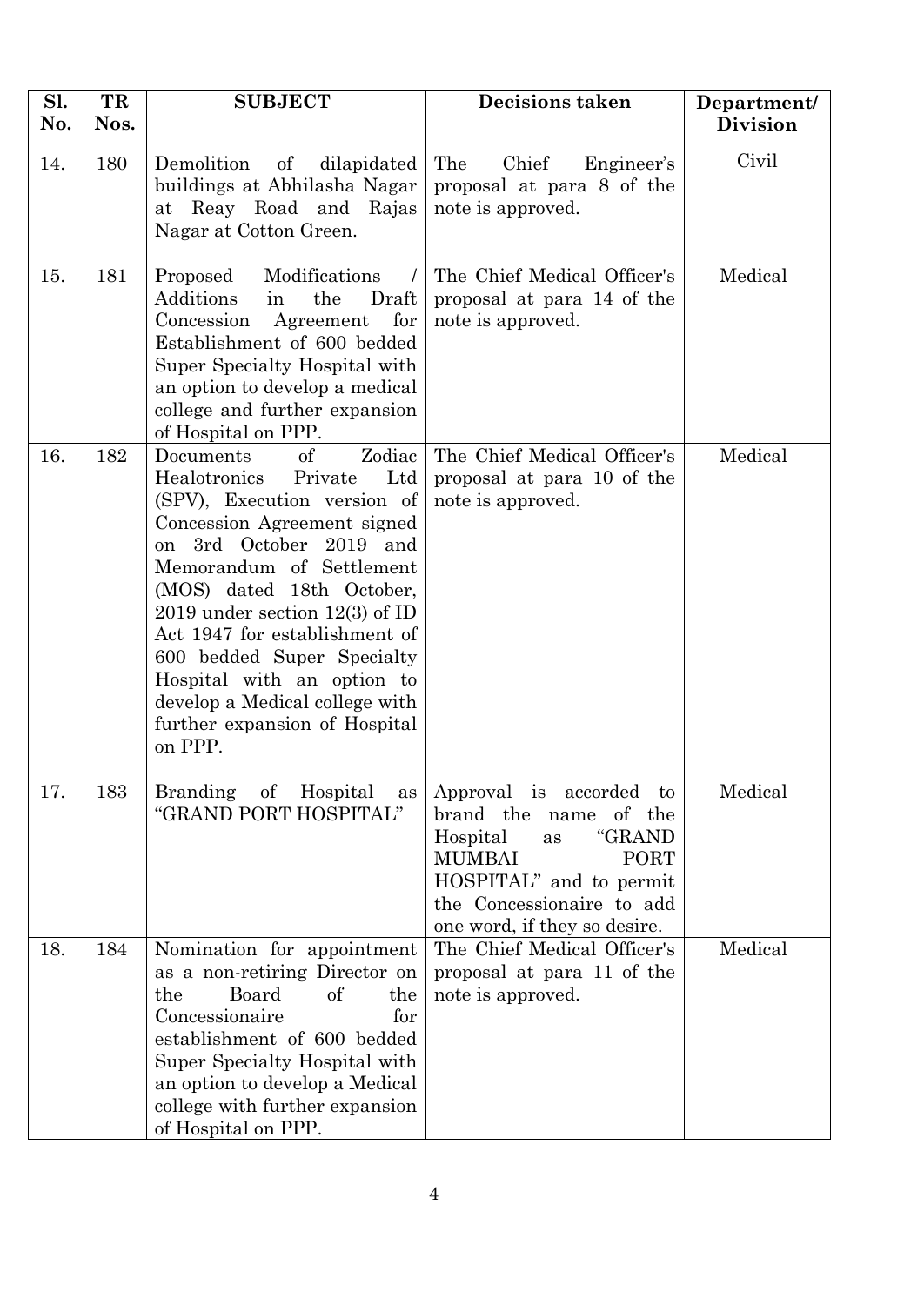| Sl.<br>No. | TR<br>Nos. | <b>SUBJECT</b>                                                                                                                                                                                                                                                                                                                                                                                                                                   | <b>Decisions taken</b>                                                                                                                                                                                                                                                                                                                                                                         | Department/<br><b>Division</b> |
|------------|------------|--------------------------------------------------------------------------------------------------------------------------------------------------------------------------------------------------------------------------------------------------------------------------------------------------------------------------------------------------------------------------------------------------------------------------------------------------|------------------------------------------------------------------------------------------------------------------------------------------------------------------------------------------------------------------------------------------------------------------------------------------------------------------------------------------------------------------------------------------------|--------------------------------|
| 19.        | 185        | MbPT<br>(RSP)<br>Employees<br>Regulations, $2010 -$<br>Amendments<br>the<br>to<br>Regulation 9 and Regulation<br>11 and RRs for the posts of<br>Asstt. Secretary Gr. I, Medical<br>Officer,<br>Asstt.<br>Traffic<br>Gr.<br>I,<br>Manager<br>Asstt.<br>Executive<br>Engineer<br>(Mechanical/<br>Electrical),<br>Asstt.<br>Executive<br>Engineer<br>(Telecom& Electronics) and<br>Executive<br>Engineer<br>Asstt.<br>(Civil) and equivalent posts. | Sanction is accorded to the<br>proposed amendment as at<br>para 4.1 and 4.2 of the note<br>under Regulation 5 of the<br>Mumbai<br>Port<br>Trust<br>(Recruitment,<br><b>Employees</b><br>& Promotion)<br>Seniority<br>Regulations,<br>2010<br>read<br>with section 28 of the Major<br>Port<br>Trust<br>Act,<br>1963<br>subject to sanction of the<br>Government under section<br>$124(i)$ ibid. | HR Division                    |
| 20.        | 186        | of<br>Concessional<br>rates<br>of<br>demurrage<br>export<br>on<br>Agricultural products.                                                                                                                                                                                                                                                                                                                                                         | Traffic<br>The<br>Manager's<br>proposal at para 6 of the<br>note is approved.                                                                                                                                                                                                                                                                                                                  | Traffic                        |
| 21.        | 187        | 22 KV main Electric Power<br>Supply failure at MOT-JD.                                                                                                                                                                                                                                                                                                                                                                                           | Chief<br>The<br>Mechanical<br>Engineer's proposal at para<br>9 of the note is approved.                                                                                                                                                                                                                                                                                                        | <b>MEED</b>                    |
| 22.        | 188        | $T.No.E.67/2019 - Carrying out$<br>Rapid Environmental Impact<br>Assessment, Risk Assessment<br>and<br>Environment<br>Management Plan including<br>MPCB/CRZ<br>obtaining<br>and<br>Environmental Clearance for<br>the<br>various projects in<br>Mumbai Port.                                                                                                                                                                                     | The<br>Tender Committee's<br>recommendation at para 7<br>of the note is approved.                                                                                                                                                                                                                                                                                                              | Civil                          |
| 23.        | 189        | Consideration<br>of Valuation<br>Report for Jawahar Dweep<br>(JD) - Renewal of lease of land<br>admeasuring 38543 sq. mtrs<br>in occupation of BPCL, land<br>admeasuring 2600 sq. mtrs.<br>let out to ONGC alongwith<br>HUT, BUT & MUT pipelines<br>and proposed Desalination<br>Plant admeasuring 28328 sq.<br>mtrs. for BPCL by Land<br>Allotment Committee.                                                                                   | The Chief Engineer & HoD<br>(Estate)'s proposal at para<br>4 of the note is approved.                                                                                                                                                                                                                                                                                                          | Estate<br>Division             |